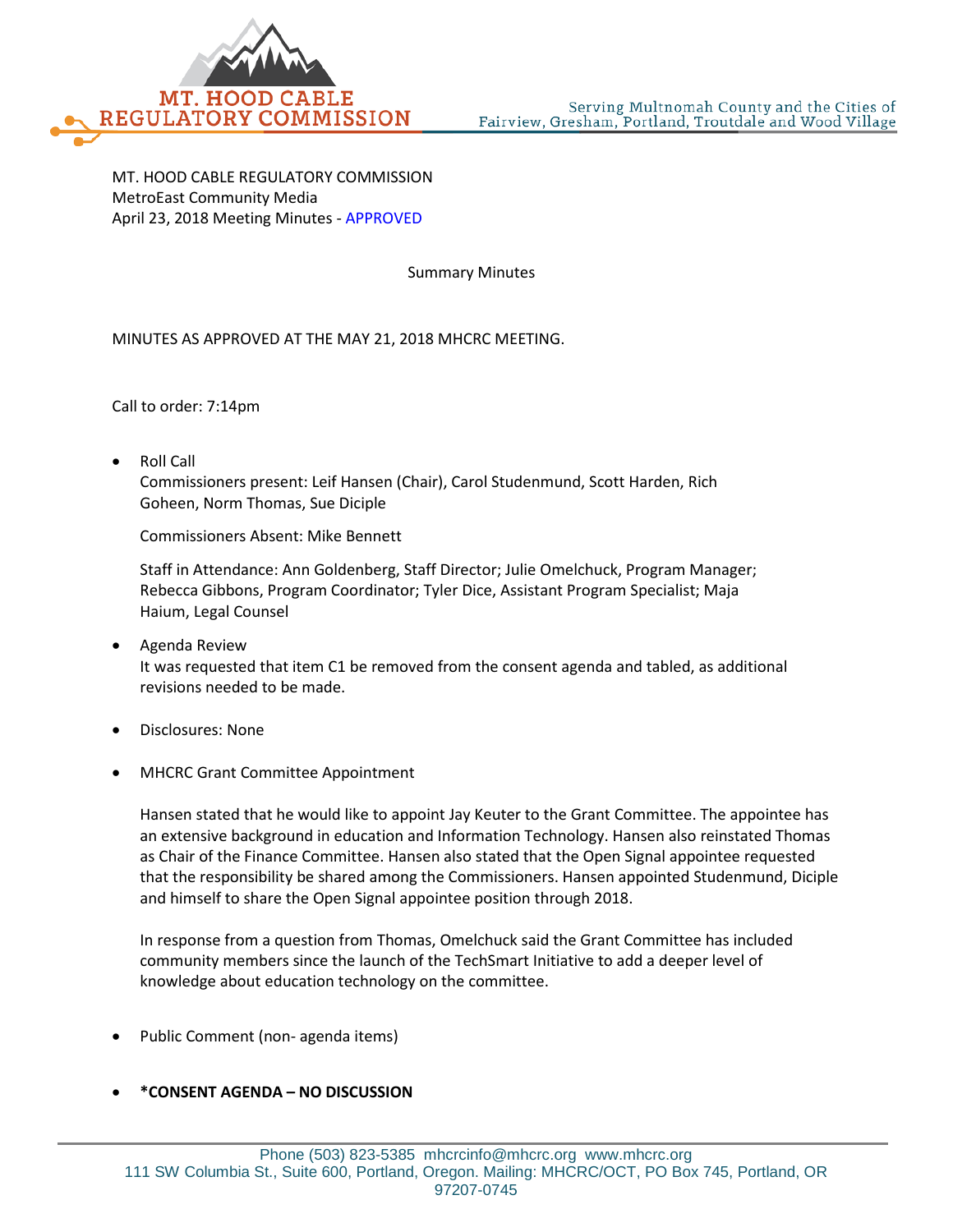- C1. January 22, 2018 Meeting Minutes--tabled
- C2. February 24, 2018 Retreat Minutes

**Motion:** Studenmund moved to approve the consent agenda, Diciple seconded. **Vote:** 6-0 passed

## • **REGULAR AGENDA**

Gibbons said that at the January meeting, the MHCRC selected eight Pre-Applications to move forward in the grant process. Gibbons said staff takes the input given by Commissioners during the suite selection discussion and communicates it back to applicants along with detailed instructions for completing a final application. After receiving a first draft of the final application from the applicant, Gibbons said staff meets with the applicant to clarify specific details of the grant project. Gibbons said staff asks questions and provides guidance to the applicants to ensure that the applications are detailed and clear. Gibbons said staff brings forward grant agreements (contracts) for Commission action only when staff believes the application is complete. Gibbons said staff is bringing forward four grant agreements for Commission consideration tonight. Gibbons noted that one applicant, IFARA, has withdrawn from the granting process due to internal capacity issues. Gibbons said staff continues to work with the three remaining applicants and anticipates bringing them forward at the May or June meetings.

In response to a question from Harden, Gibbons said there was no significant change to the grant amounts requested.

\*R1. Staff recommends that the Commission approve the 2018 Community Technology Grant agreement with Open Signal for \$136,840.00.

**Motion:** Thomas moved to Approve the 2018 Community Technology Grant agreement with Open Signal for \$136,840.00. Studenmund Seconded. **Vote:** 6-0 passed

\*R2. Staff recommends that the Commission approve the 2018 Community Technology Grant agreement with NW Documentary for \$47,200.00.

**Motion:** Thomas moved to Approve the 2018 Community Technology Grant agreement with NW Documentary for \$47,200.00. Harden Seconded. **Vote:** 6-0 passed

\*R3. Staff recommends that the Commission approve the 2018 Community Technology Grant agreement with Pacific Northwest College of Art for \$129,229.00.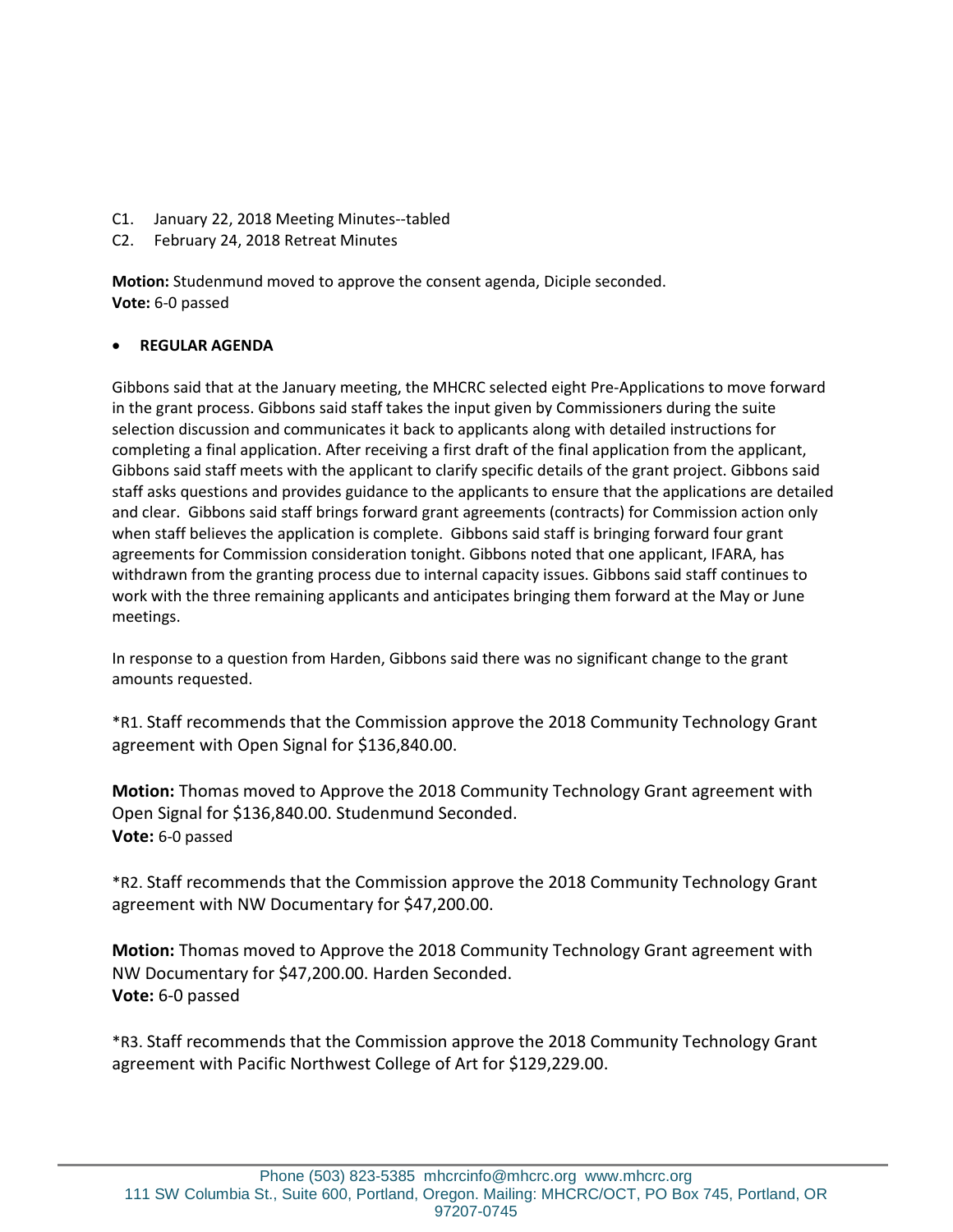**Motion:** Thomas moved to Approve the 2018 Community Technology Grant agreement with Pacific Northwest College of Art for \$129,229.00. Diciple Seconded. **Vote:** 6-0 passed

\*R4. Staff recommends that the Commission approve the 2018 Community Technology Grant agreement with 1 World Chorus for \$85,459.00.

**Motion:** Harden moved to Approve the 2018 Community Technology Grant agreement with 1 World Chorus for \$85,459.00. Goheen Seconded. **Vote:** 6-0 passed

\*R5. Staff recommends that the MHCRC approve a contract amendment with Pacific Research & Evaluation to extend the contract through July 31, 2020, and increase the contract amount by \$193,322.00 to perform the TechSmart evaluation for two additional fiscal years.

**Motion:** Harden moved to Approve a contract amendment with Pacific Research & Evaluation to extend the contract through July 31, 2020, and increase the contract amount by \$193,322.00 to perform the TechSmart evaluation for two additional fiscal years. Thomas Seconded. **Vote:** 6-0 passed

\*R6. Staff recommends the Commission accept Comcast's 2017 I-Net End-Fund Report.

**Motion:** Goheen moved to Accept Comcast's 2017 I-Net End-Fund Report. Studenmund Seconded. **Vote:** 6-0 passed

- Staff Activity Reports and Updates
	- FCC/Federal/State public policy updates

Goldenberg stated that the Net Neutrality rules are effective today, and because of this, there are still a lot of ongoing law suites. Oregon is one of two states to pass Net Neutrality bills. Broadband providers are expected to and will practice Net Neutrality laws. Commission Clyburn resigned from the FCC, which leaves the majority vote 3 to 1 (three Republicans to one Democrat). Next items of interest at the FCC are broadband deployment of 5g and rolling back municipal authority.

• CenturyLink rate increase

Goldenberg stated that CenturyLink is imposing their annual rate increase and it provided the required notification to subscribers. Goldenberg also noted that CenturyLink had rescinded its franchise extension request and indicated that it is paring down its video service offerings. Goldenberg stated that she has invited CenturyLink's Attorney, Torrey Somers, to the May meeting to explain the OTT product and to help the Commission understand the reasons behind its decision to not extend the franchise.

• FY18-19 Budget process/information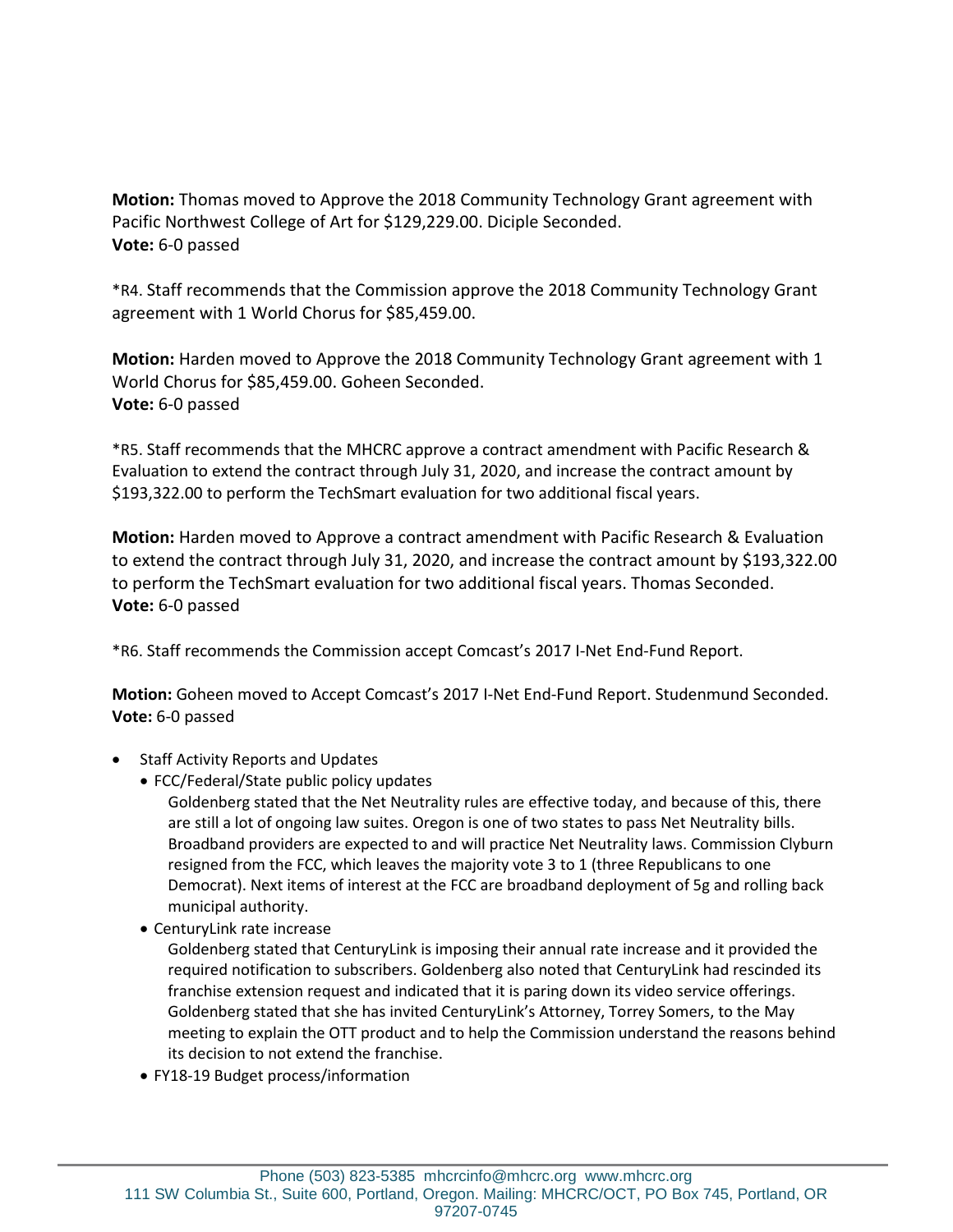Omelchuck stated she anticipated no major issues with the FY18-19 budget process. The Finance Committee plans to discussion revenue trends. Omelchuck confirmed that Gresham is the first jurisdiction consideration of the MHCRC budget on June 6.

• Community Media Grant Agreement Renewals

Omelchuck said she is moving forward with the two Open Signal agreements: One with the Portland Council for operations funding and one with the MHCRC for capital funding. She and Open Signal staff are negotiating the grant agreement renewal terms and scope of work for the operations funding. At the May meeting, Commission will consider a recommendation to the Portland Council for the operations grant. Omelchuck also stated that she is hopeful to have MetroEast's draft agreement and Open Signal's capital agreement for review soon so that they can be acted on at the June MHCRC meeting. Omelchuck stated that staff is planning to schedule a time for both Open Signal and MetroEast to present to the Commission their vision for the coming years.

• TechSmart Initiative

Omelchuck stated that staff has worked with David Douglas School District to develop a second round of funding to scale learnings from its first TechSmart grant, and the MHCRC Work Session is scheduled prior to the May meeting. Omelchuck stated the TechSmart shared learning event will be held during Digital Inclusion Week. All TechSmart coaches, principals, and administrators are invited to attend. In response to a question from Hansen, Omelchuck said Commissioners are welcome to attend the event to observe and listen as, at times, the presence of a funder may inhibit grantees from being candid about challenges.

• Digital Inclusion Week & Summit – May 7-11

Gibbons said Digital Inclusion Week is May 7-11. She said the week is sponsored by the National Digital Inclusion Alliance. Gibbons said City or Portland Mayor Wheeler is scheduled to proclaim Digital Inclusion Week in Portland at a City Council meeting on Wednesday, May 9. Gibbons said staff, along with County Library staff and community partners, will use the time before the Portland City Council to recognize the collective efforts of our local digital inclusion partners and announce the City's enrollment as a ConnectHomeUSA member in partnership with Home Forward. Gibbons said the Digital Inclusion Network is hosting a Summit on May 10. Gibbons said the Summit theme is Economic Opportunity and the day is shaping up to include inspirational keynotes, panel discussions, and networking breaks to help advance our digital inclusion efforts. Gibbons said one of the 17 Strategic Actions identified in the Digital Equity Action Plan is to "convene an annual digital inclusion summit to provide an update on DEAP implementation, share learnings, network and recognize good work".

• Other

The Northwest Region Alliance for Community Media conference is scheduled for this upcoming Saturday at Open Signal. Staff is planning to attend. There are planned panel discussions, primarily focused on community media and digital equity.

- Committee Reports
	- Finance Committee: None
	- Grant Committee: None
	- Community Ascertainment Committee: None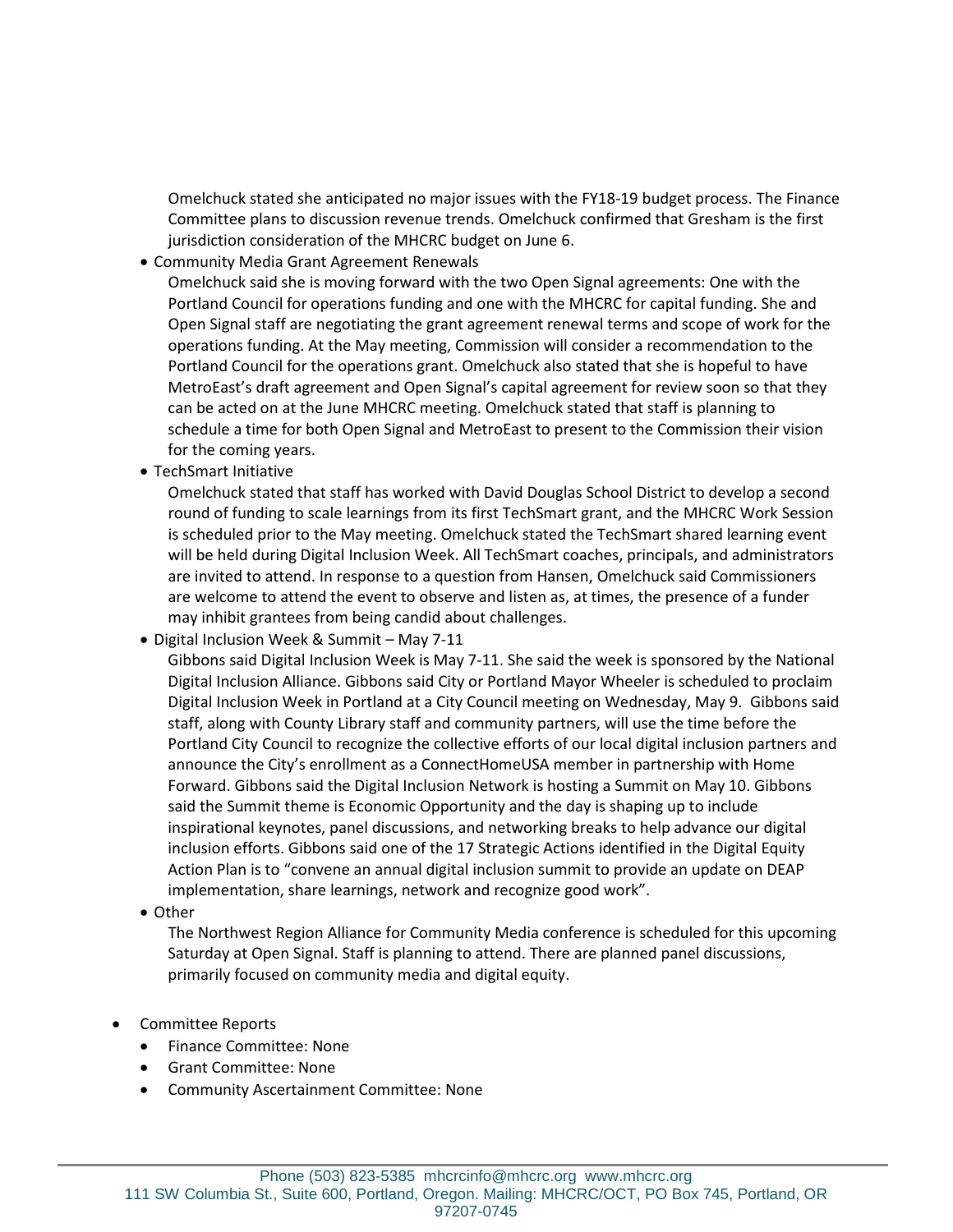- Open Signal Board Appointee Diciple stated that she will not be able to attend these meetings through October, and appreciated the participation of Studenmund and Hansen. Diciple also stated that Open Signal is excelling with regards to public services.
- MetroEast Board Appointee Thomas stated that the most recent Board Meeting had been canceled. He had no updates to provide.

## • New business; Commissioner Open Comment

Harden expressed concern with the appointee to the Grant Committee being a Portland Public School employee as PPS received grant funds. Omelchuck stated that the Grant Committee's primary role is to vet draft TechSmart grant project plans from the School Districts. Portland Public Schools does not have a new grants in the works; only a current project underway. Omelchuck reassured the Commission that when staff works with Portland Public Schools on a new grant project plan, she will recommend the appointee step down from the Committee. Diciple stated she appreciated the different kinds of questions the community members pose during Committee discussion as they have different expertise than most Commission members.

• Meeting Schedule:

May 21 – MetroEast June 18 – Open Signal July/August – Recess

- Franchisee Activity Report
	- Frontier-None
	- Comcast

Marc Farrar, Comcast, stated that Saturday was Comcast Cares Day. Comcast had four projects in the MHCRC footprint, 20 projects total throughout Oregon and SW Washington, including over 2,100 volunteers in this region and over 100,000 volunteers around the world. Comcast was named 76 of the top places to work; LinkedIn named Comcast number 7. Farrar stated that Comcast has partnered with Sling TV, which provides international channels, as well as NPR. Comcast provides 1gig service, priced at \$70/mo. With regards to Goldenberg's earlier statements, Farrar encouraged the Commission to consider all views regarding Net Neutrality. Farrar introduced Comcast's new X5 Pod, a device that extends WiFi service.

• CenturyLink

Samantha Ridderbusch, CenturyLink, stated rates increased by \$7-10 per month in February and that subscribers and the MHCRC were sent notices in November. Ridderbusch stated that Oregon had 15 winners for CenturyLink's Teachers and Technology grants for a total \$60,000. In response to a question from Studenmund, Ridderbusch stated that CenturyLink's 'Price for Life' product does not include Prism TV.

- Reliance Connects-None
- PEG Provider Activity Report